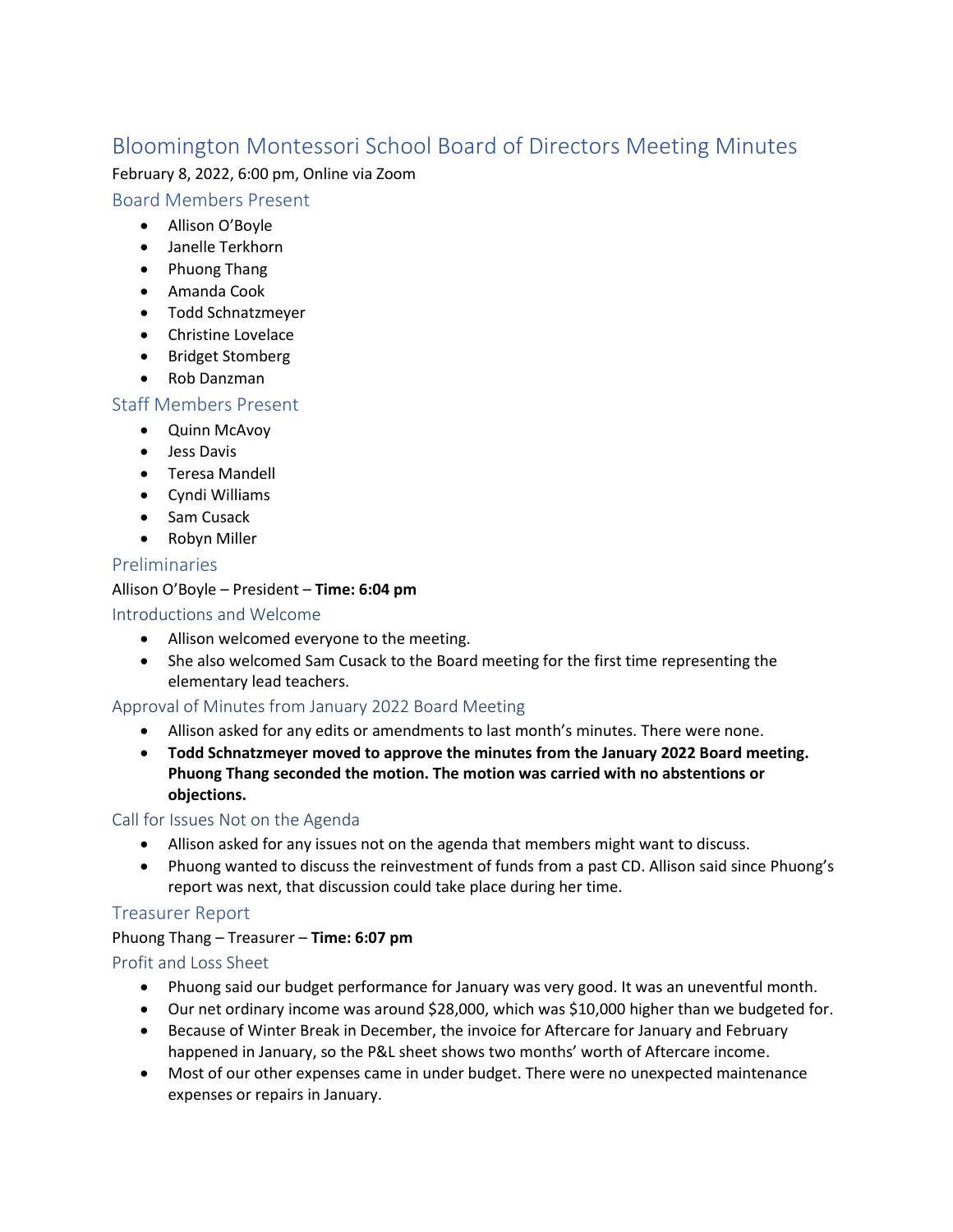### Balance Sheet

- Phuong said the Balance Sheet showed not a lot of movement for the month of January.
- Our checking and savings are very healthy. Our operating checking was \$183,000, which was higher than past years due to the Paycheck Protection Loans we received in 2020 and 2021. Those loans kept our checking and savings healthy.
- All other balances didn't really change much in January. Our fixed assets and depreciation change month over month, but generally, there was not a lot of new movement due to no surprising events occurring.
- Todd asked where the money from the old CD went. Phuong said those funds are now in the school's fundraising savings balance, which is around \$538,000. \$503,000 of that came from the CD at the end of October and was parked in our fundraising savings account until we decide what to do with it.

### CD Investment Discussion

- Phuong said she looked at the minutes from the previous meeting and knew there was more discussion on where or how to reinvest the \$475,000 from the old CD that was approved in December. The Board agreed to have the Finance Committee look into various investment options besides another CD.
- Phuong and the Finance Committee reviewed our options for reinvestment, and she said, because we're a non-profit, we need to create an investment policy statement. We need to have a plan in place that shows, as an organization, what we want to achieve from investing our money, the background and values of our organization, and who will be accountable and have oversight over our investment portfolio.
	- $\circ$  What are our investment considerations? What risks and returns are we willing to accept? Long term versus short term? We need to have all of that documented and have a plan in place that can be executed over time, especially with the number of Board members we have coming and going.
- The Finance Committee proposed using the timing of the strategic plan's reassessment to do the prep work for a draft investment policy that will need to go through two rounds of readings before being approved. In the meantime, we can invest the \$475,000 in a short term CD for 13 months, and when the money comes available, we can start investing following what we laid out in our investment policy.
	- $\circ$  Finance committee found the CD doesn't have a high rate of return. At 0.5% for 13 months, we'll only \$2,400 in interest. We have some money in our money market account, which only has a 0.25% interest rate. However, if we withdraw from that, we don't incur penalty fees like with a CD.
	- $\circ$  Phuong said we could have the investment company, like Vanguard, do some of the work, but she believed a combination of Quinn, the president, and the treasurer needs to have oversight of the portfolio.
- Todd had a question about our cash flow and where this fit in. Quinn said with our operating checking at \$180,000 and our money market account at \$120,000, Cyndi will move some cash from our operating income to the money market to bridge the summer months.
	- $\circ$  Phuong said we have paid a penalty on the CD in the past, so we wanted a buffer in a money market account so we could withdraw and use that money as needed without paying the penalty.
- Allison said Cyndi mentioned the Federal Reserve Board would be meeting soon about raising interest rates, so maybe we should wait until mid-March to move the extra funds into the CD, leaving out the \$28,000 we approved for capital improvements.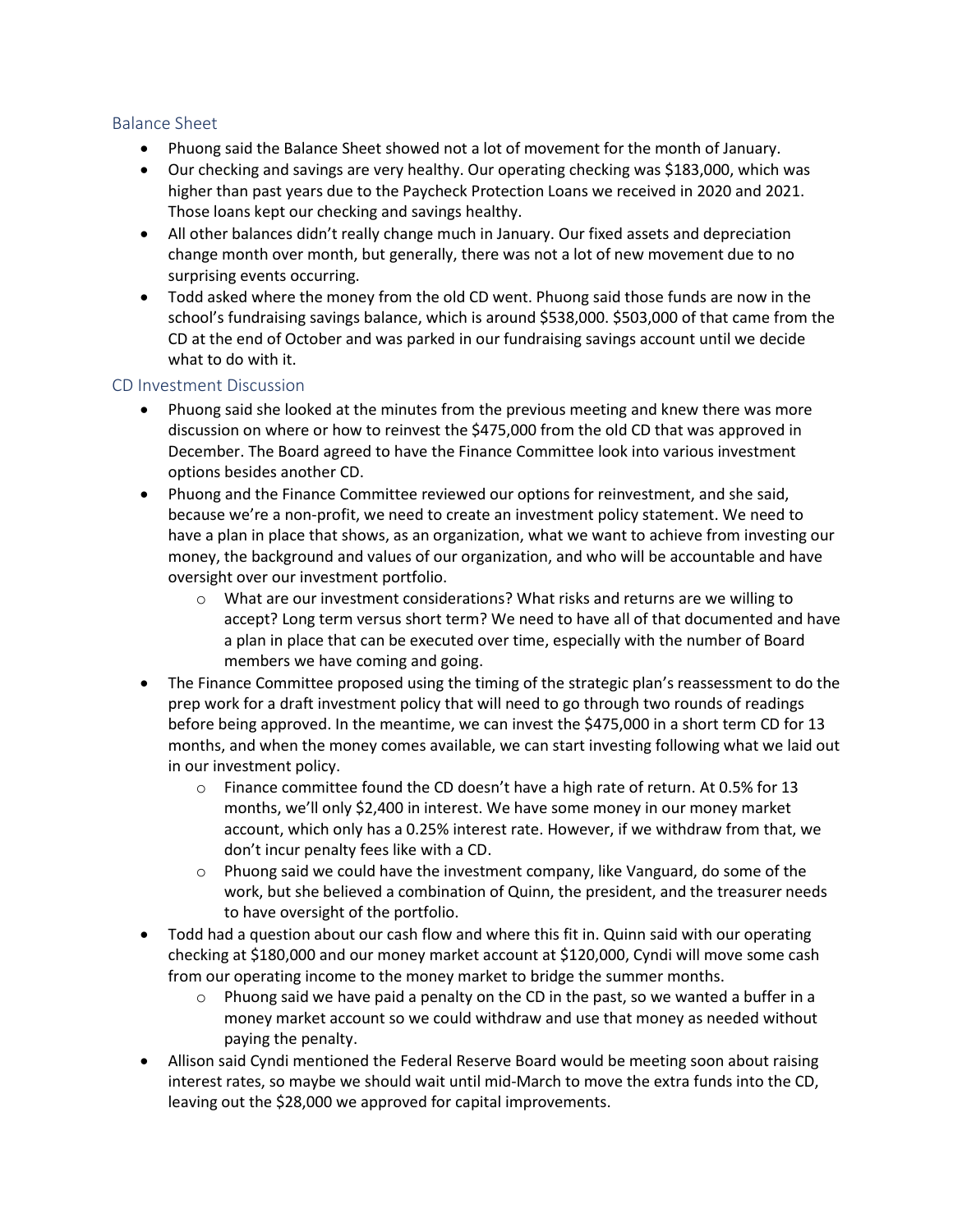- There was a question about whether we should wait to move forward until after we knew what the interest rates would be, but it was agreed to go ahead and vote on the Finance Committee's proposal.
- **Janelle Terkhorn moved to approve the Finance Committee's proposal to reinvest \$475,000 in a short term CD for 13 months in mid-March. Todd Schnatzmeyer seconded the motion. The motion carried with no objections or abstentions.**
- Quinn said she would email everyone with the new interest rates when they were confirmed around March 15<sup>th</sup> or March 16<sup>th</sup>.
- Todd asked about the remaining schedule on the amortization and depreciation of our fixed assets. Phuong said the buildings could be scheduled for 40 years. She said she would have to look in QuickBooks for that calculation. Todd said it would be helpful to have at the next meeting.

## President Report

### Allison O'Boyle – President – **Time: 6:29pm**

Executive Committee Report

- Between their December and January meetings, the Executive Committee consulted with Quinn on the Pandemic Emergency Operations Plan and classroom closures, as needed
- The committee began work on a Community Code of Conduct. They hope to have a draft proposal by April for a first reading. They spent time looking at similar codes of conduct at other Montessori and public schools.
- They found the parent handbook and Parent/Guardian Agreement, which have some mentions of behavior, were last updated in 2019. The Parent/Guardian Agreement has not been a part of the past two year's enrollment paperwork. It will be tweaked and released to families around the time their May deposit is due.
- Strategic planning is on hold at the moment while other needs have arisen.
- The committee also looked at what policies we have in place connected to technology use in the school.
	- $\circ$  Quinn and Teresa met about our current technology policy needs and researched many of the web-based programs used by teachers and students during distance learning last year.
	- $\circ$  Most of those programs are dormant now, but the committee felt it was necessary, for future use and consistency, to slot the words "web-based programs" into our current social media policy and in our policy on cyber bullying.
	- $\circ$  Those edits will be made in the coming month. The committee plans to present them to the full Board in April for a first reading.

### Development Committee

• The next Development Committee meeting will be in February with a goal that by May, they will have a list of committee members for next year, a theme for the annual fund for next year, and a fundraising plan for next year. They will also do a cost/benefit analysis of this year's fundraising events.

### Governance Report

### Janelle Terkhorn – Vice President – **Time: 6:33 pm**

### Governance Committee Report

- The committee continues working on our Board assessment.
- February's questionnaire for Board members covered the school's finances.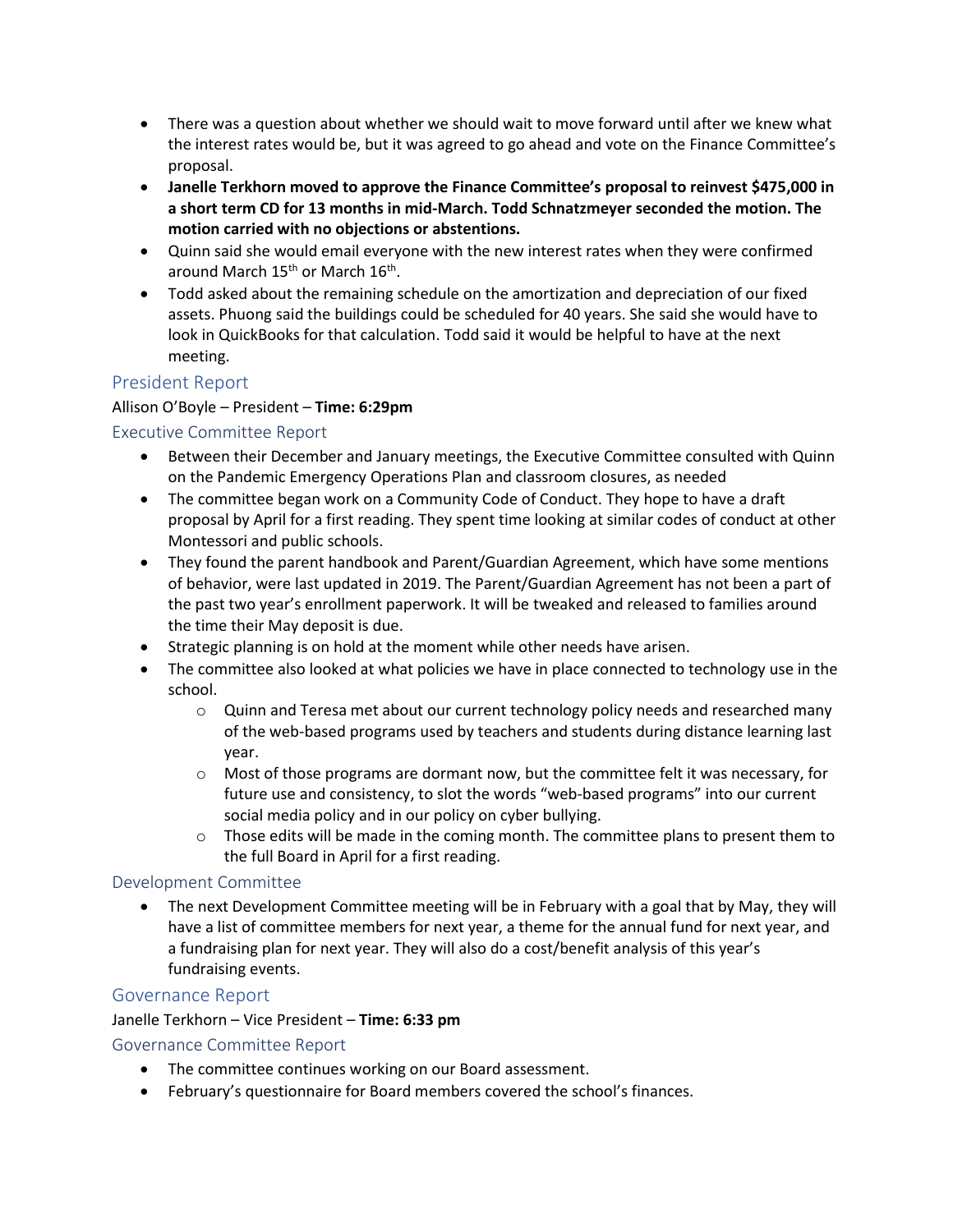- Janelle is tentatively planning two more assessment sessions, but due to personal matters, she may create only one more questionnaire to cover them both.
- The committee will use these assessment to set up goals for the next strategic plan. They will meet before the May meeting to make sure they have what they need for those edits to the plan.

### Nominating Committee Report

- The committee received applications for the Board from four parents this year.
- They have a final round of interviewing to do.
- They will meet during the first week of March to review the candidates and will have a Board slate available before the April meeting.

### Operations Report

Quinn McAvoy, Jess Davis, Teresa Mandell, and Cyndi Williams – Admin Team – **Time: 6:34 pm**

| Group                     | Actual 2021-2022 | <b>Classroom Capacities 2021-2022</b> Difference |    |
|---------------------------|------------------|--------------------------------------------------|----|
| <b>Half-Day Preschool</b> | 48               | 48                                               |    |
| <b>All Day Preschool</b>  | 44               | 44                                               |    |
| <b>Lower Elementary</b>   | 53               | 59                                               | -ი |
| <b>Upper Elementary</b>   | 44               | 48                                               | -4 |

## Table of Classroom Enrollment Numbers as of January 2022

### Enrollment

- Two students remain on sabbatical.
- One student withdrew from Hickory PM mid-January, and a new student from the waitlist started February 1<sup>st</sup>. There was one extra student in All Day Early Childhood who withdrew at the end of the month.
- Enrollment packets were sent out to current families and are due with the first deposit on February 18th, 2022.
- Summer camp registration opened to currently enrolled students on February  $7<sup>th</sup>$ , 2022, and will open to outside students on February 28<sup>th</sup>, 2022.
- Enrollment for next year is going great.
	- o Lower Elementary will have 33 students in each classroom.
	- o Upper Elementary has two openings left for students on the wait list.
	- $\circ$  If we open classrooms to full capacity (dependent on dropping certain COVID protocols), we could take up to 70 new Early Childhood students. We currently have 103 kids on the waitlist.

### **Staff**

- Hiring for Upper Elementary assistant Non-lead Teacher continues.
- Jessica Groves was hired as our Spanish Lead teacher and Lower Elementary Aftercare teacher. She starts next week.
- We are looking for both lead and nonlead/assistant teachers to teach our summer camp sessions.

### **Curriculum**

• Jess is partnering with Sam for his transition to Lead with curriculum planning and resource development.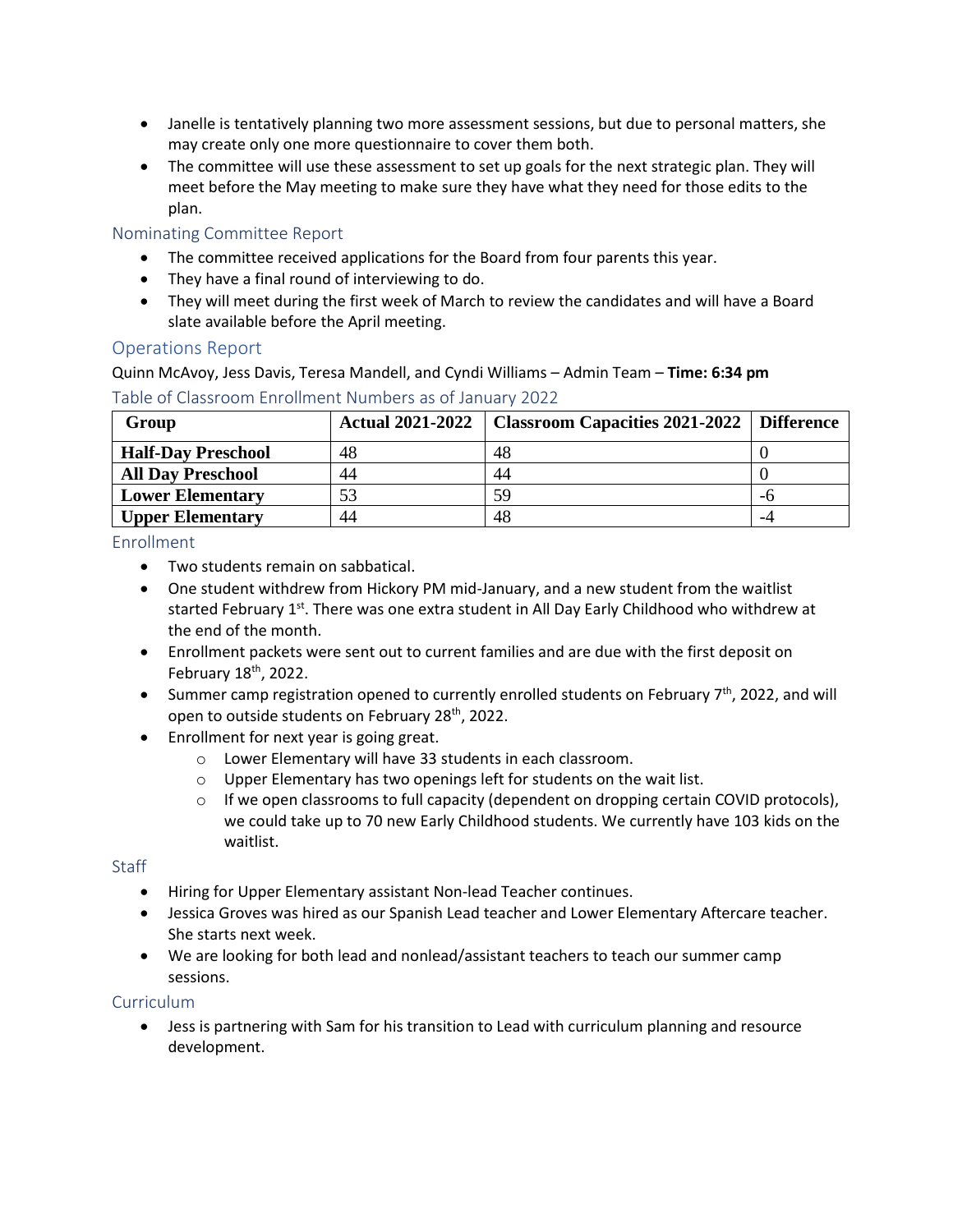### Student Services

• Quinn and Jess attended MCCSC team meetings for Individualized Service Plans (ISPs) for students and led in-house accommodation plan team meetings.

### Parent Education

• Kindergarten, First Grade, and Fourth Grade Informational Meetings; Recordings of those meetings will be sent out to families shortly.

### Advocacy

- The bill Jess has been helping with went up for a first reading and was postponed until the House session next week.
	- $\circ$  It includes ratios more in line with American Montessori Society (AMS) guidelines for 2.5 – 6 year olds and exemptions for United Montessori Schools of Indiana (UMSI) validated schools (we are UMSI validated), which would make licensure much easier in the future if it were to prove necessary.
	- $\circ$  If and when it gets to be reread, Quinn plans on sending Jess to Indianapolis, so she can verbally support the bill being passed.

### Professional Development

- Quinn continues her Ph.D. course work on Educational Leadership.
- Jess continues work in an IU master's program: Teaching, Learning, and Curriculum.
- Jess continues her Yoga 300 certification with a focus on teaching yoga to children.

### Administrative

- Training for new Office Assistant
- Enrollment
	- o Tours
	- o Inquiry follow-up phone calls
	- o Re-enrollment
	- o Quinn said it's taking a lot of time to get new families enrolled.
- CTBS
	- o Testing materials are in
	- $\circ$  The testing window had to be moved due to Covid. MCCSC has given us an accommodated timeline for Accelerated Learning Programs (ALPs) applications.
- National School Lunch Program (NSLP)
	- o Cyndi attended trainings on School Nutrition, Ethics Course, and Civil Rights Compliance.
	- o Verification Report filed
	- o NSLP claims filed for November: \$7,365.66 and December: \$5,133.51
	- $\circ$  On-site audit scheduled for March 25<sup>th</sup>, 2022. Cyndi will work with Emily on that audit.
- Pandemic Emergency Operations Plan (PEOP)
	- $\circ$  Continued to attend Department of Education and Indiana State Department of Health briefings every other week
	- $\circ$  Continued updates (new CDC recommendations, upgraded mask policy, community transmission considerations, local provider requirements, etc.)
	- o Tracking and documenting all illness absences per PEOP protocol.

### Parent Action Committee (PAC)

• PAC started a new program, Fund a Friend, to allow families to help each other afford PAC events by adding to the fund during PAC event registration. PAC members didn't want any child to miss out on community-building activities due to lack of resources. Families can request coverage of PAC event costs through Quinn. The fund has over \$200 so far.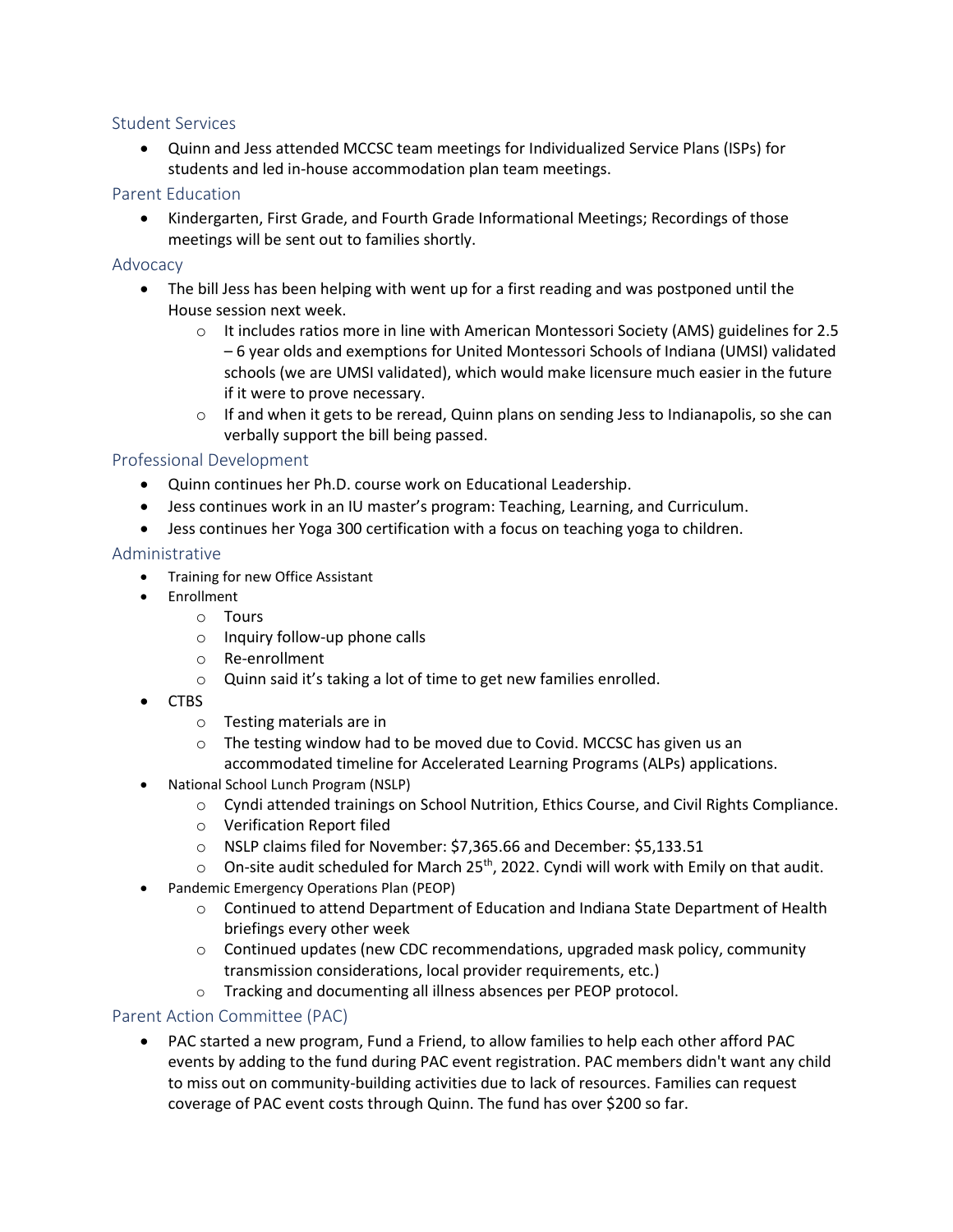- Take and Make: Pizza event was a success with 27 families ordering 90 pizzas and about half the families joining in on Zoom. Catherine Pearce was an excellent host!
- PAC is planning a community service project for the whole school to benefit Pantry 279. Donations will be collected from February 7<sup>th</sup> through February 18<sup>th</sup>. Families can sign up via Sign-up Genius.
- The next PAC event is a Parent Social on March 25<sup>th</sup>. Details are still being worked out.

### Community Partnerships

- City of Bloomington Martin Luther King Jr. Commission "One Community" social justice curriculum has launched and was highlighted at the MLK City of Bloomington Birthday Celebration.
	- $\circ$  Jess led a training to the volunteers for the program on January 13<sup>th</sup>
	- o First presentations in schools have happened with very positive feedback
	- $\circ$  Jess voted Vice Chair of MLK Commission for the City of Bloomington, listed as a representative of BMS for this duty (BMS's service to the community).
	- $\circ$  Jess has been doing a lot of work with Flo from our community to prepare those presentations and get them into schools.

### **Facilities**

- Maintenance completed: HVAC repair
- There was ice that fell in the HVAC units, but it melted, so they didn't need repaired.
- No maintenance items pending.

### Technology

- Modifications and updates were made to the website to reflect new scholarship application information and the timeline for applications, COVID FAQs and PEOP.
- Listserv issues were fixed with the help of IU List Administrator. All listservs should be working, and I have not heard from leads since the issue was resolved. Those listserv issues were affecting everyone.
- Removal of Email capability for the Willow Classroom.
- Updated student and staff devices in Maple, Walnut, Willow, Sycamore, Hickory, Magnolia, main office, and in reserve.
- FACTS Training/work on Web Forms to help with data maintenance in the future.
- Renewed "weather" posting procedures. Post to website and Family Portal. Updated announcements in FACTS and on the website to indicate school not in-session on February  $2<sup>nd</sup>$  – February 4<sup>th</sup>.
- Coverage for the front office.
- Enrollment Packets updated for 2022-2023 school year. Uploaded new Fee Schedule and other supporting documents such as Work Requirements.
- Resolved printing issue in Willow (certain fonts don't necessarily print properly, in this case, Nunito was replacing spaces with an apostrophe on the Toshiba). Sometimes the new fonts just don't translate.
- FACTS training on Web Forms and Enrollment Packets. Submitted Internal Server Error for Web Forms. Waiting to hear back on status from FACTS.
- Participated in a Nominating Committee Interview.
- Created account for new employee and added to listservs and Google Groups for communication.

### Development/Fundraising Committee

• Activities and Events: